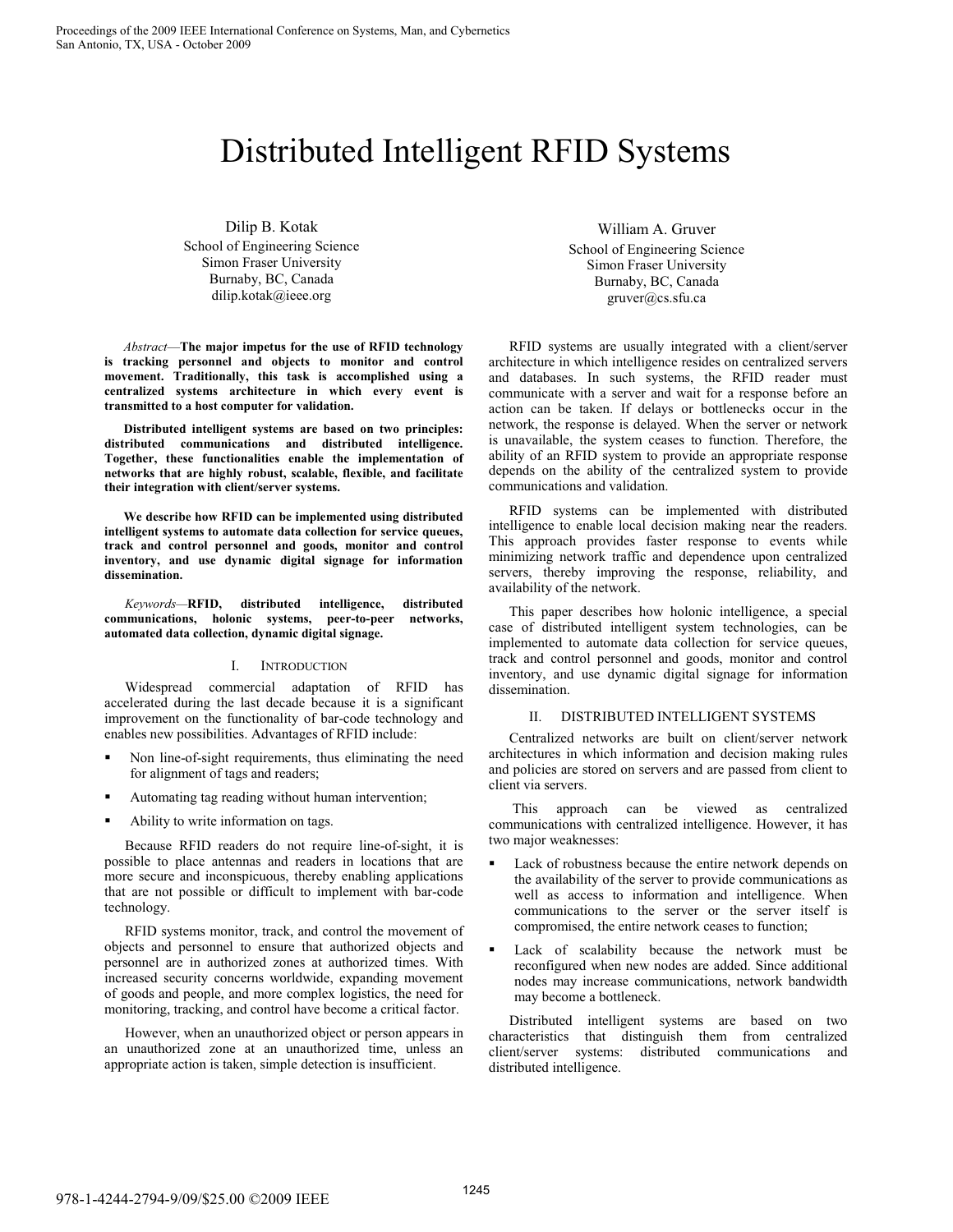Unlike centralized systems, where each node communicates with other nodes via a server, each node in a distributed communications network is capable of communicating with nodes that are within its communication range. If a node needs to communicate with a node that is out of communications range, it may be possible to do so by multi-hopping. Depending on the density of the network, a source node may be able to access the destination node using alternate paths.

This feature of distributed communications networks has the following advantages:

- Improved scalability because new nodes can be added to the network, thus increasing its density within a given range or extending the range of the network;
- Improved robustness because alternative routing paths are available for moving information from a source node to a destination node, thus mitigating potential failures and bottlenecks;
- Throughput performance improves with the density of the network, contrary to centralized systems;
- Integration with centralized systems is facilitated because any node on a distributed communications network can be directly connected to a centralized communication system.

A useful method for providing distributed decision making at each node of a network is Holonic Intelligence, a collaborative agent technology that was introduced by Arthur Koestler in *The Ghost in the Machine* [1] and developed by the Holonic Manufacturing Systems Consortium, a major Holonic Manufacturing Systems Consortium, a international research program of the Intelligent Manufacturing Systems Program [2].

The functionality of a Holonic Intelligence System is analogous to that of an ant colony. Whereas a single ant has a limited level of intelligence for following a pheromone deposited by another ant, finding a shorter path, and leaving a pheromone for other ants to follow, an ant colony has a higher capability emerging from the collective intelligence of individual ants that communicate and cooperate in order to adapt to changing circumstances. Thus, the intelligence of the colony as a whole emerges from basic interactions between ants and the simple intelligence replicated in each ant. Similar phenomena can be observed in team sports where players communicating and collaborating can be more effective than individual star players.

Key aspects of holonic systems are as follows [3,4,5]:

- They involve both hardware and software;
- They utilize collaborative agent technologies for the software component;
- Soft computing techniques such as fuzzy logic, genetic algorithms, and multi-criteria optimization can be employed to implement local intelligence;
- Negotiation techniques such as bilateral auctions and contract net protocols are used to enable coordination of agents;
- Holonic Intelligence Systems have system level objectives that are achieved through coordinated decisions made locally at individual nodes. This permits each node to adapt to specific requirements while fulfilling system objectives.

Holonic Intelligence Systems have the advantages of robustness, scalability, and they facilitate integration with client/server systems [6,7,8].

# *A. Holonic Intelligence Platform*

To develop a distributed intelligent system, we use an integrated wireless hardware and software platform to coordinate nodes within the network [9]. The Holonic Intelligence Platform consists of the following hardware components and software as described in Fig. 1:

- A computer processor and operating system to locally execute Holonic systems software;
- On-board memory for local storage of data and other information;
- A wireless transceiver utilizing industry standard protocols for peer-to-peer communications between nodes;
- Holonic systems software to enable intelligent routing between nodes, locally store and process information, and provide local decision support in response to detected events. Holonic systems software enables neighboring nodes to cooperate and coordinate decisions affecting more than one node. It also provides the capability to exchange information without having to access centralized servers, but having full access to servers when necessary [10,11,12,13].



Figure 1. Holonic Intelligence Platform

The Holonic Intelligence Node consists of a Holonic Intelligence Platform with RFID readers and other sensors as inputs, and audio/video and actuators as outputs (Fig. 2). With on-board processing, memory, and peer-to-peer communications, a Holonic Intelligence Node provides functionality for local communications and control that can be customized for a broad range of applications.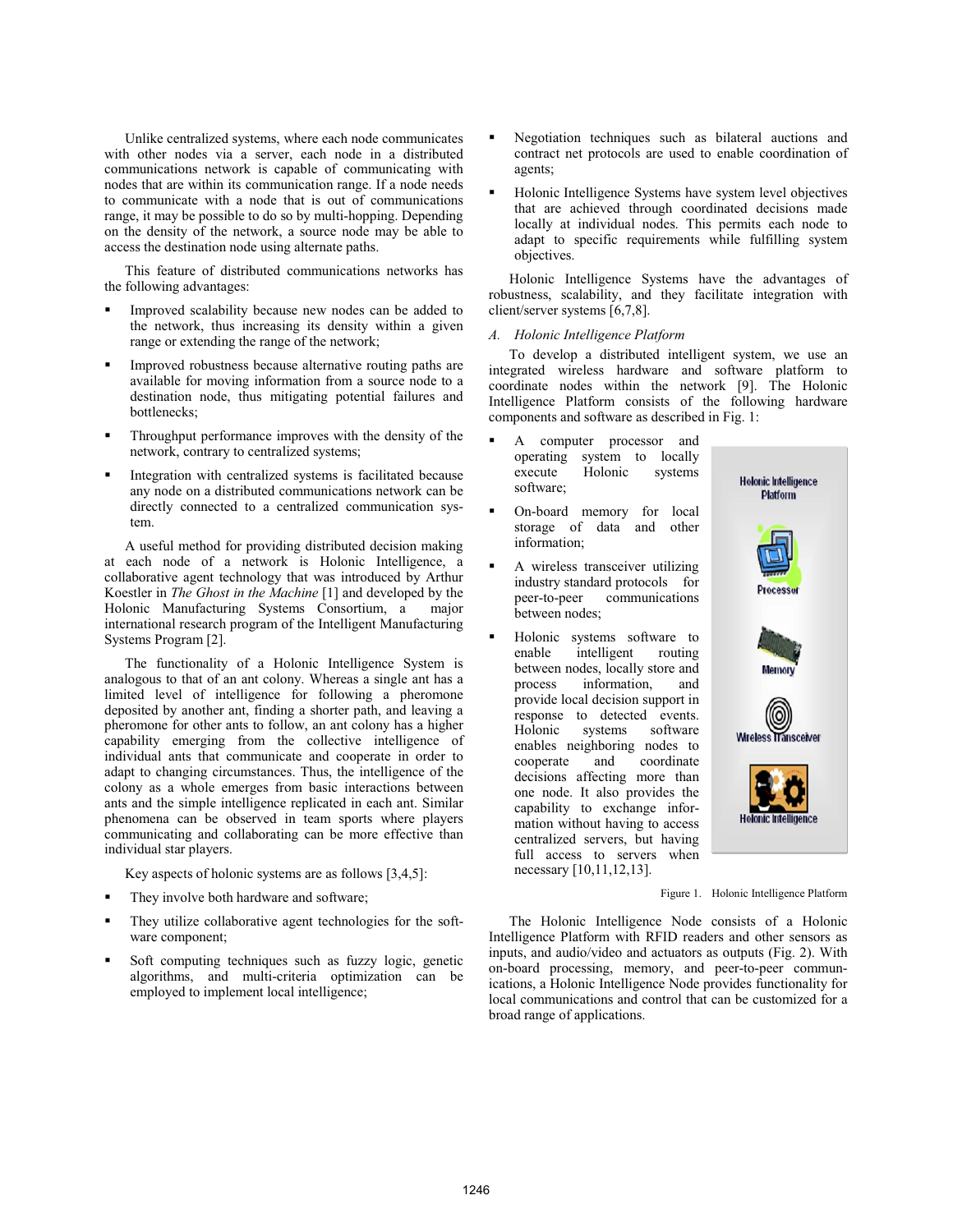# *B. Holonic Intelligence Node*



# *C. Holonic Intelligence Tower*

The Holonic Intelligence Tower is a portable, selfcontained unit that can be rapidly deployed to create a wireless peer-to-peer network with RFID readers, digital displays, and other input/output devices for specific applications. Since the transceiver in the Holonic Intelligence Platform utilizes industry-standard communication protocols, a network of Holonic Intelligence Towers can be connected to a centralized system to exchange and process data. The Holonic Intelligence Tower includes the following components:



*Biometric Module* for fingerprint and face recognition;



*Audiovisual Module* with digital displays to deliver high-resolution images, full motion video with audio, or simple character displays;



*Data Entry Module* with a digital tablet, keyboard/trackball, or touch screen for data entry;



*RFID Module* with an RFID reader and antennas for active or passive tags with appropriate transmission frequencies (LF, HF, or UHF) for the application;



*Holonic Intelligence Platform* consisting of a microprocessor, flash memory, wireless transceiver, and Holonic systems software;



*Power Module* for powering all components by 120/240 VAC or a rechargeable battery.



Figure 3. Holonic Intelligence Network

Holonic Intelligence Platforms can be wirelessly connected in a network as shown in Fig. 3. One or more of these nodes also be connected to a server to collect, process, and disseminate data for billing and other corporate needs.

# III. DISTRIBUTED INTELLIGENT RFID SYSTEMS

#### *A. Tracking and Control of Personnel and Goods*

Traditionally, RFID tracking of personnel and goods is accomplished with a centralized systems architecture in which every event is transmitted to a host computer for validation. If the connection to the server fails the system ceases to function because there is no local intelligence available to make decisions.

Access control technologies use electronic cards that are validated through a centralized database and connected to card readers. If the connection to the centralized database fails, the system cannot function because it lacks information to continue the validation process.

Bar coding is one of the most popular technologies for tracking assets. However, bar coding also depends upon access to centralized database servers to validate and record transactions. Although handheld bar code scanners may locally store information, validation cannot occur until the scanners are connected to database servers.

Because a Holonic Intelligence Network avoids the need to access centralized databases for each transaction it is more robust compared to a centralized architecture. Centralized databases can integrate all transactions occurring at individual check points by the wireline or wireless communications capability built into the Holonic Intelligence Platform.

The Holonic Intelligence Platform enables connectivity to input devices such as bar code scanners, RFID readers, audio/video devices, CCTV systems, biometric readers, and output devices such as audio/video devices, alarms, and locking mechanisms.

Holonic Intelligence provides a means to implement a scalable system in which nodes can be quickly added at check points without having to install fixed wiring and reconfigure the system. This solution is more robust because it does not require access to a centralized database for each transaction. Because the Holonic Intelligence Platform provides local processing and data storage, and has standardized input/output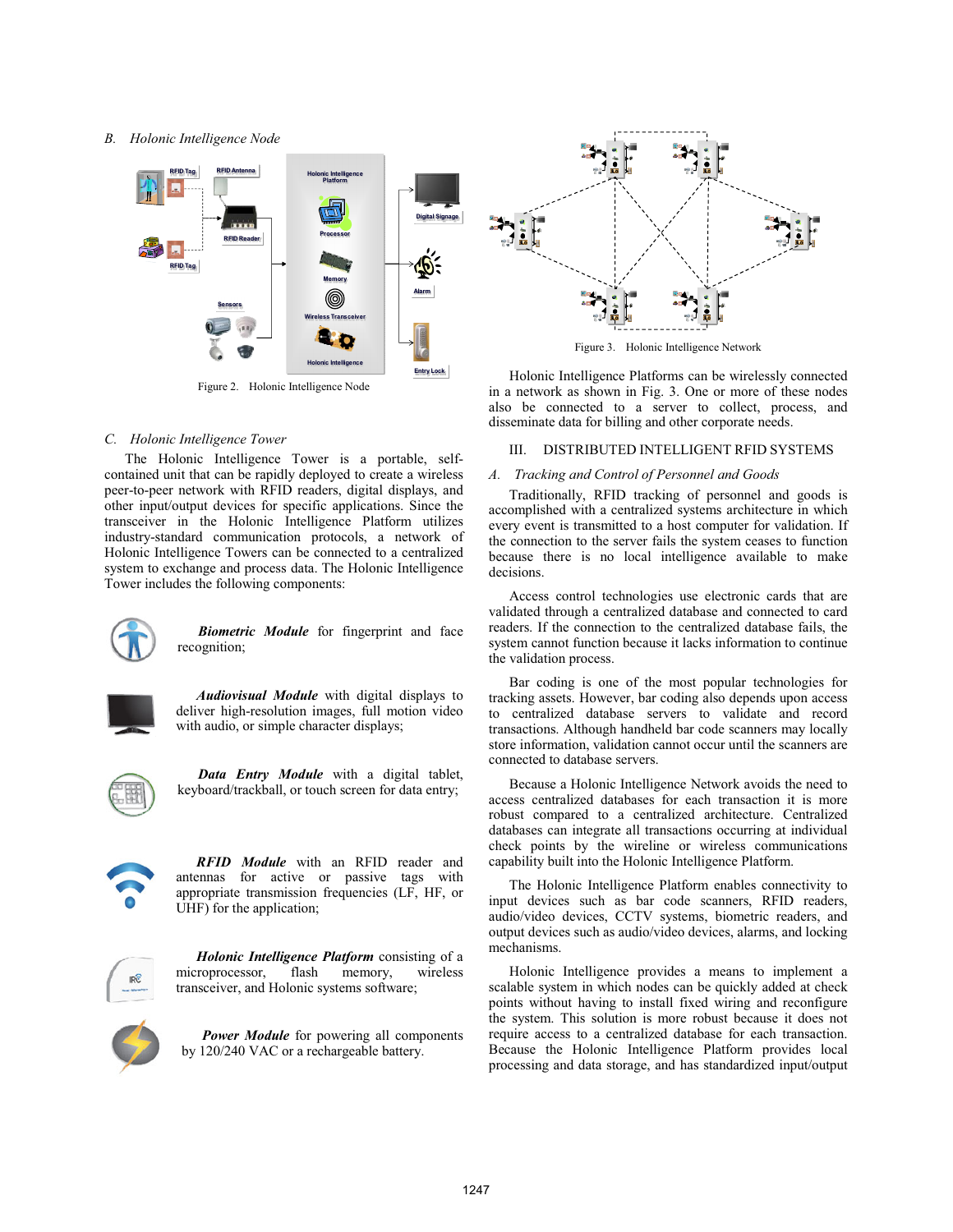ports (serial, USB, VGA), devices can be connected to implement personnel, asset tracking, and access control.

## *B. Inventory Tracking and Control*

Inventory management is a specialized case of asset or product tracking. It is key to successful warehousing, distribution, and manufacturing operations. Traditionally, barcode technology has been used for inventory management, however, many companies are now incorporating RFID.

Most of these systems rely on centralized database servers and client/server communication to establish communications between bar code scanners and RFID readers, . Typically, the infrastructure used for such systems is based on fixed wiring and is therefore difficult to reconfigure to meet the changing requirements of business.

The Holonic Intelligence Platform provides the ability to flexibly deploy inventory tracking with wireless and wireline connectivity, distributed networks, and enable local transaction processing and control.

 By providing local intelligence at each reader location, faster and more secure response is obtained without the need to access a centralized database for each event. This approach is not intended to replace legacy client/server systems, but rather to extend and enhance their functionality.

## *C. Dynamic Digital Signage*

Traditional advertising sends generic information to its audience regardless of the context. Digital signage has made it possible to change the information being sent depending upon the time and place, however, most current systems employ centralized servers to send preprogrammed advertising.

Dynamic digital signage systems convey advertising or product/service information that is specific to customer needs. Frequently, merchandise is tethered by a cable that activates a switch to display information for the product selected by the customer. Non-contact systems activated by RFID tags are also being utilized.

The difficulty with such approaches is that they use traditional client/server architectures with centralized database servers to distribute information. This approach requires that the communication system and centralized servers are always available and that communication bandwidth and processing power are sufficient to accommodate the customer activated requests.

The Holonic Intelligence Platform is specifically designed for high bandwidth applications such as video. It has a microprocessor and memory to locally store and process information at each node, thus significantly reducing dependence on the communication network and availability of the server.

Applications of the Holonic Intelligence Platform are automated data collection at airports, shopping malls, retail stores, distribution warehouses, supply chains, manufacturing and service industry such as banking, hospitals, and the hospitality industry.

## *D. Automated Data Collection for Service Queues*

Managing service queues is one of the most important tasks for ensuring quality customer service. Queue length and waiting time are key parameters to measure the effectiveness of service. Traditionally, these statistics are gathered manually. In the majority of cases, however, queues are managed by trial and error. Service organizations attempt to balance the cost of providing service versus customer satisfaction. Changes in procedures for airport security screening, for example, can have a great impact on controlling queue length and waiting times, and, therefore, the ability of the airport to manage passenger flow.

Currently, airports employ manual surveys for short periods

of one week or less to sample passenger flow through the security screening stations for the purpose of estimating personnel requirements.

Fig. 4 illustrates how automated data collection can be implemented for security screening. A system of Holonic Intelligence Towers containing RFID readers are located at the following points:



Figure 4. Airport Passenger Screening

- At the entry point of the queue;
- Where passengers place carry-on luggage on the conveyer for x-ray scanning and before proceeding through the metal detectors;
- Where passengers collect carry-on luggage and leave the security screening area.

By this configuration, data related to queue service time, delays, and queue lengths can be collected for subsequent analysis. In addition, digital signage also can display passenger waiting times based on data being collected.

Furthermore, if passenger carry-on luggage, laptops and personal items are tagged at the check-in station, data can be collected to ensure that passengers are entering appropriate security areas and are carrying items that belong to them.

In a similar manner, surveys can be conducted at banks, grocery stores, fast food restaurants, and other places where the analysis of service queues and service times is important.

#### IV. FUTURE OPPORTUNITIES AND CONCLUSIONS

The adoption of RFID technologies is increasing as organizations discover their benefits and the costs of implementation decrease. RFID systems need to cover larger and more difficult to reach areas and be more adaptable to meet the operating demands of new applications. These systems have to respond quickly and be available 24/7. Distributed RFID systems have the potential to provide increased scalability, adaptability, and robustness, and provide decision making at the point where tags are interrogated.